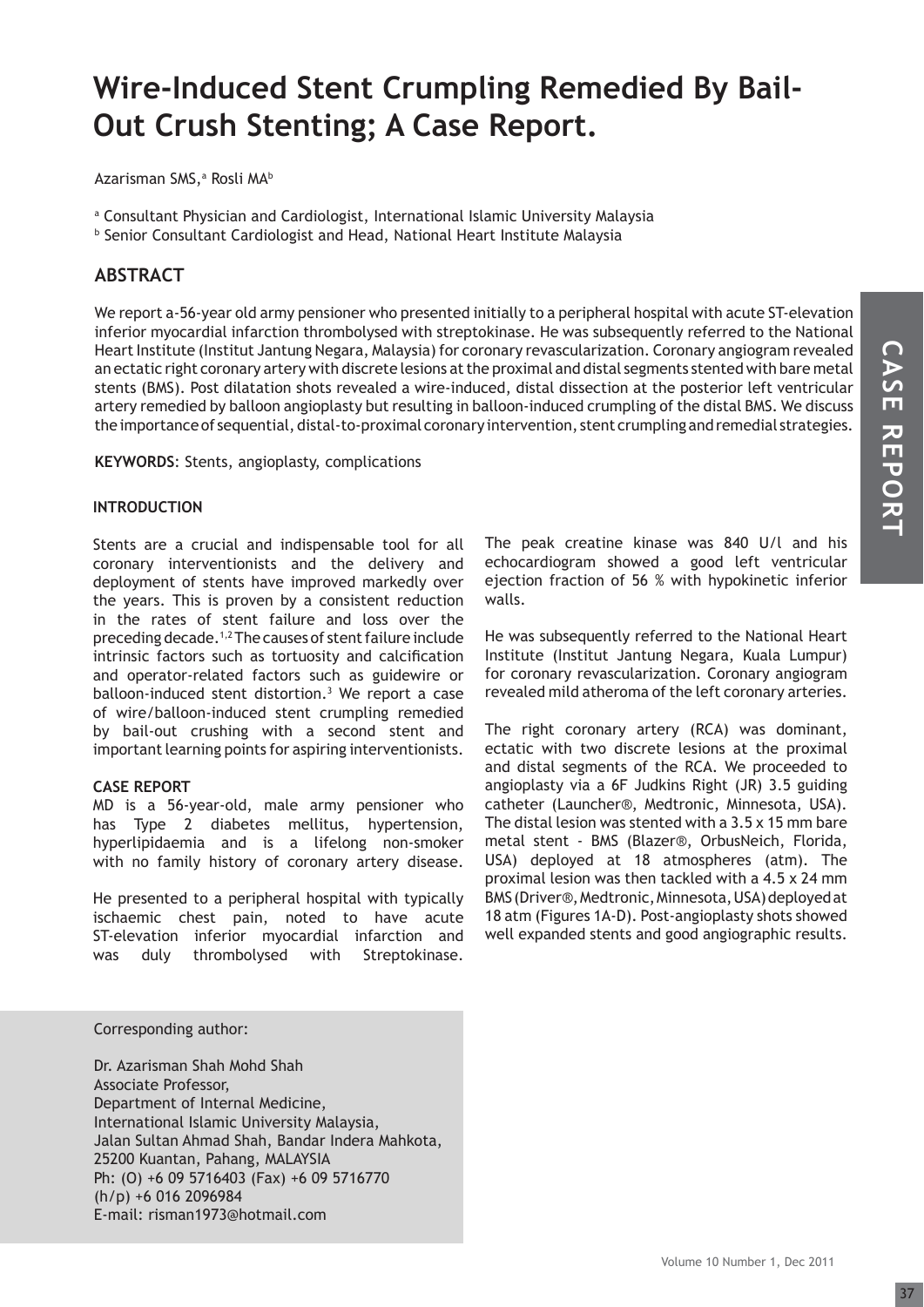## THE INTERNATIONAL MEDICAL JOURNAL Malaysia **IMJM**



- **Figure 1A**. Coronary angiogram showing a dominant and ectatic RCA with two discrete lesions at the 2nd and 3rd segments of the RCA.
- **Figure 1B.** Position of the Blazer® bare metal stent prior to deployment distally.
- **Figure 1C.** Position of the Driver® bare metal stent prior to deployment proximally.
- **Figure 1D.** Post dilatation cineangiographic shot.

Final fluoroscopic shots, however, taken after wire removal, revealed a short segment of wire-induced, laminar dissection of the posterior left ventricular (PLV) artery where the guide-wire was occasionally 'parked' during the coronary intervention.

Some difficulty was noted during repositioning of the hydrophilic guide-wire (Whisper, Abbott Vascular, Redwood City, CA) prior to the balloon angioplasty and it was initially dismissed as being the result of the distal PLV dissection. The guiding catheter had to be changed to a telescoping technique (6F Amplatz Left 1.0 mother and 5F Heartrail child; Terumo, New Jersey, USA) system for better support as the 6F JR 3.5 kept disengaging during wire repositioning.

The guide-wire position was maintained throughout the process. Final cineangiographic shots then revealed the main reason for the difficult re-wiring. The distal BMS stent had become crumpled in a 'reverse accordion' fashion likely due to wiring through the stent struts during the repositioning or while advancing the balloon for the PLV angioplasty.

Figures 2A and 2B show the comparison in stent lengths before and after crumpling. We then proceeded to crush the crumpled stent from outside the stent struts with a 4.0 x 28 mm BMS (Vision®, Guidant, Indianapolis, USA) deployed at 20 atm with good results. Figures 3A-D shows the crumpled stent prior to (Fig. 3A) and after the crushing (Fig. 3B-D). On follow up three and six months later, the patient was asymptomatic with good functional status.